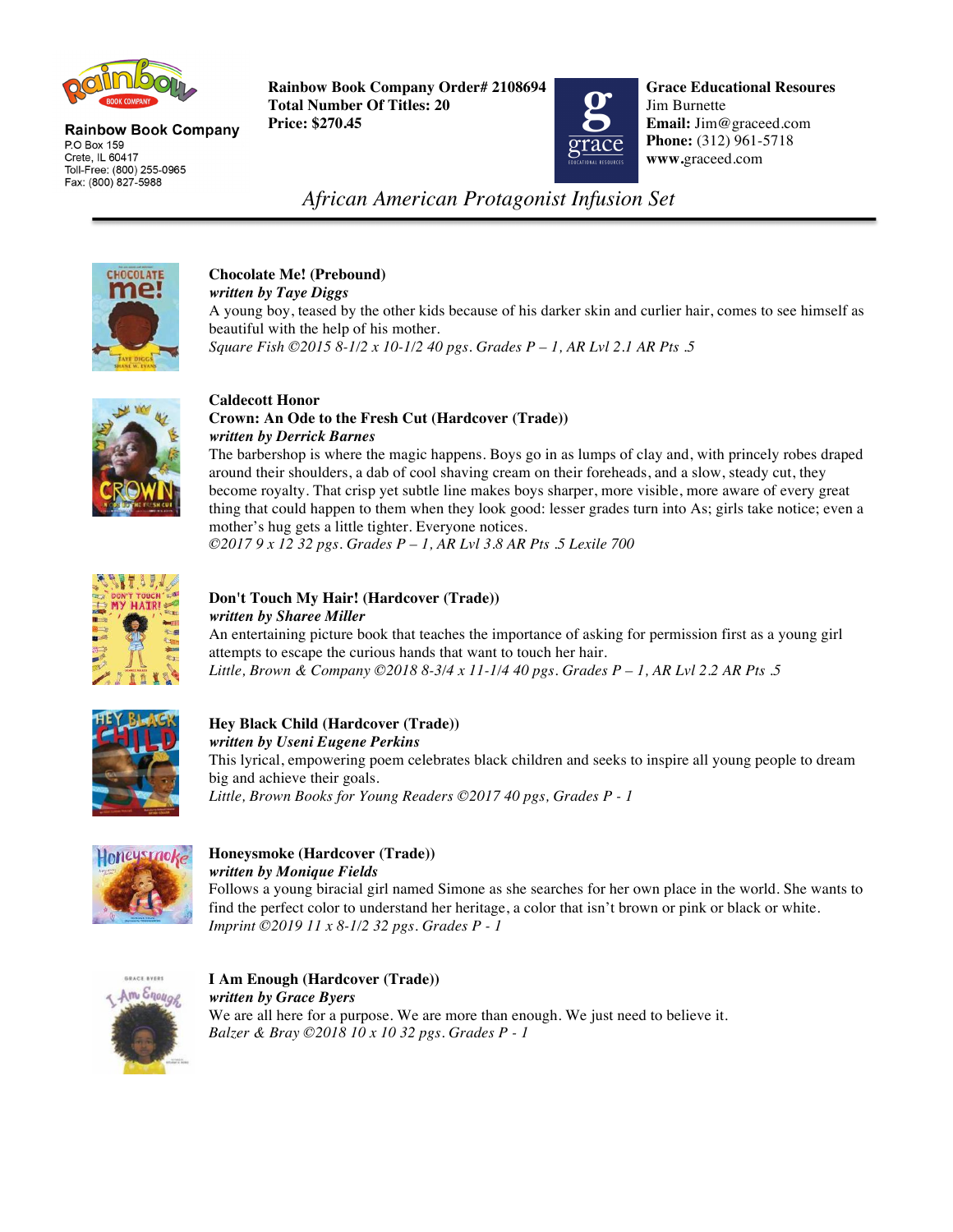

### **I Got the Rhythm (Hardcover (Trade))**  *written by Connie Schofield-Morrison*

On a trip to the park with her mother, a young girl hears a rhythm coming from the world around her and begins to move to the beat, finally beginning an impromptu dance in which other children join her. *Bloomsbury Publishing ©2014 8-1/2 x 10 32 pgs.Grades P – 1*



# **I Like Myself! (Hardcover (Trade))**

*written by Karen Beaumont* 

In rhyming text, a little girl expresses confidence and joy in her uniqueness, no matter her outward appearance. *Houghton Mifflin Harcourt ©2004 32 pgs. Grades P – 1, GR Lvl G* 



#### **Jabari Jumps (Hardcover (Trade))**  *written by Gaia Cornwall*

Jabari is definitely ready to jump off the diving board. He's finished his swimming lessons and passed his swim test, and he's a great jumper, so he's not scared at all. "Looks easy," says Jabari, watching the other kids take their turns. But when his dad squeezes his hand, Jabari squeezes back. He needs to figure out what kind of special jump to do anyway, and he should probably do some stretches before climbing up onto the diving board.

*Candlewick Press ©2017 9-3/4 x 11-1/4 32 pgs. Grades P – 1, AR Lvl 2.3 AR Pts .5 RC Lvl 1.6 GR Lvl J Lexile AD 490* 



# **Looking Like Me (Hardcover (Trade))**  *written by Walter Dean Myers*

Jeremy sets out to discover all of the different 'people' that make him who he is, including brother, son, writer, and runner. *978-1-60684-001-6 Egmont USA ©2009 32 pgs.Grades K – 3, AR Lvl 2.6 AR Pts .5 RC Lvl 4.2 GR Lvl R* 



### **Mae Among the Stars (Hardcover (Trade))**  *written by Roda Ahmed*

Little Mae is a girl with big dreams, a supportive loving family, unbounded passion, and all the right stuff to dance among the stars. Against all odds, she will overcome any obstacle to become an astronaut one day.

*HarperCollins Publishers ©2018 8-1/2 x 11 40 pgs.Grades P – 1, AR Lvl 3.0 AR Pts .5 Lexile AD 580* 



#### **Max and the Tag-Along Moon (Prebound)**  *written by Floyd Cooper*

Saying good-bye after a visit with his beloved grandfather who reminds him that they both live under the same moon, young Max is astonished to observe the moon following him home and is comforted by the knowledge that the moon will always shine above everyone he loves.

*Penguin Group (USA) ©2015 9 x 10-3/4 32 pgs. Grades P – 2, AR Lvl 2.8 AR Pts .5 Lexile NC 550*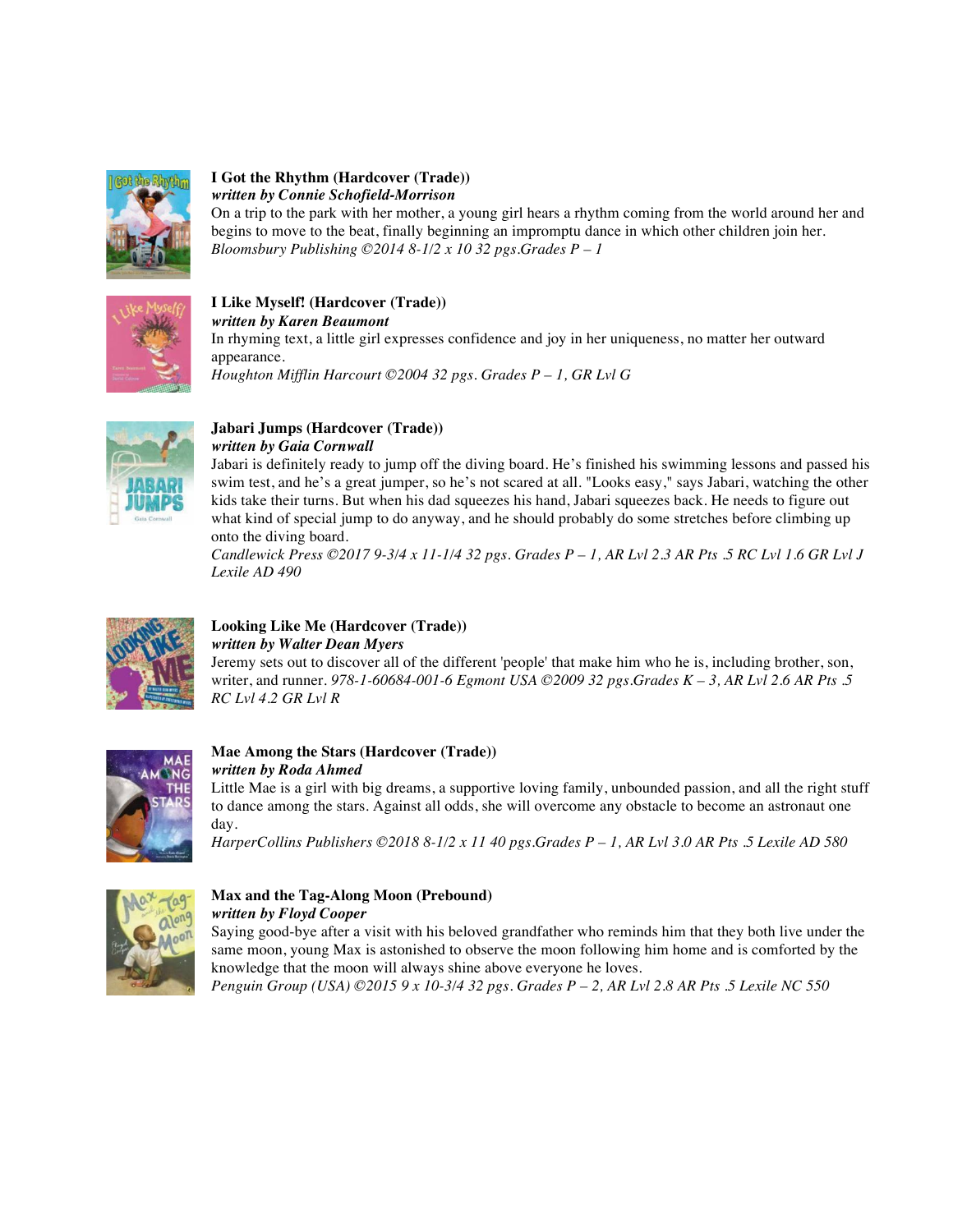

#### **My Hair Is a Garden (Hardcover (Trade))**  *written by Cozbi A. Cabrera*

After a day of being taunted by classmates about her unruly hair, Mackenzie can't take any more. On her way home from school, she seeks the guidance of her wise and comforting neighbor, Miss Tillie. Using the beautiful garden in the back yard as a metaphor, Miss Tillie shows Mackenzie that maintaining healthy hair is not a chore nor is it something to fear. But most importantly, Mackenzie learns that natural black hair is beautiful.

*Albert Whitman ©2016 9 x 9 32 pgs. Grades K -, RC Lvl 2.5 Lexile AD 620* 



### **My Kicks: A Sneaker Story! (Hardcover (Trade))**  *written by Susan Verde*

When a child finds that his toes have outgrown his favorite shoes, and they've gotten too dirty and smelly, his mom says it's time for a new pair. Resistant to let go, the boy reminisces about all the good times he's had with his favorite kicks on the city streets. *Abrams ©2017 8-1/2 x 10-1/2 40 pgs. Grades P - 1*



# **One Hot Summer Day (Hardcover (Trade))**

*written by Nina Crews* 

An effervescent city child dances through a hot summer day until a thunderstorm brings welcome relief. Executed in collages made from color photographs, imaginatively redefined in unexpected juxtaposition. A wonderful concept book, grounded in ordinary events yet touched with magic, that will strike a familiar chord with preschool audiences while enlarging their perceptions. An auspicious debut!"-Horn Book. *HarperCollins Publishers ©1995 9 x 9-1/4 32 pgs.Grades K – 3*



### **Princess Truly (Trade) Princess Truly in I Am Truly (Hardcover (Trade))**  *written by Kelly Greenawalt*

Brimming with warmth and color, Princess Truly's rhythmic rhyming adventures are a celebration of individuality, girl power, and diversity. Her heartfelt story is a reminder to young girls everywhere that they can achieve anything if they put their minds to it and dream big! *©2017 9 x 11-1/4 40 pgs.Grades P - 1* 



### **Ring Bearer (Hardcover (Trade))**  *written by Floyd Cooper*

Jackson's mama is getting married, and he gets to be the ring bearer. But Jackson is worried . . . What if he trips? Or walks too slowly? Or drops the rings? And what about his new stepsister, Sophie? She's supposed to be the flower girl, but Jackson's not sure she's taking her job as seriously as she should.  *Philomel Books ©2017 7-1/2 x 11-1/4 32 pgs. Grades P – 1, AR Lvl 3.5 AR Pts .5 Lexile AD 540* 



# **Yesterday I Had the Blues (Paperback (Trade))**

*written by Jeron Ashford Frame*  A young boy ponders a variety of emotions and how different members of his family experience them, from his own blues to his father's grays and his grandmother's yellows. *Random House Children's Books ©2008 8-1/2 x 11 32 pgs. Grades K – 2, AR Lvl 2.4 AR Pts .5 GR Lvl I Lexile AD 630*